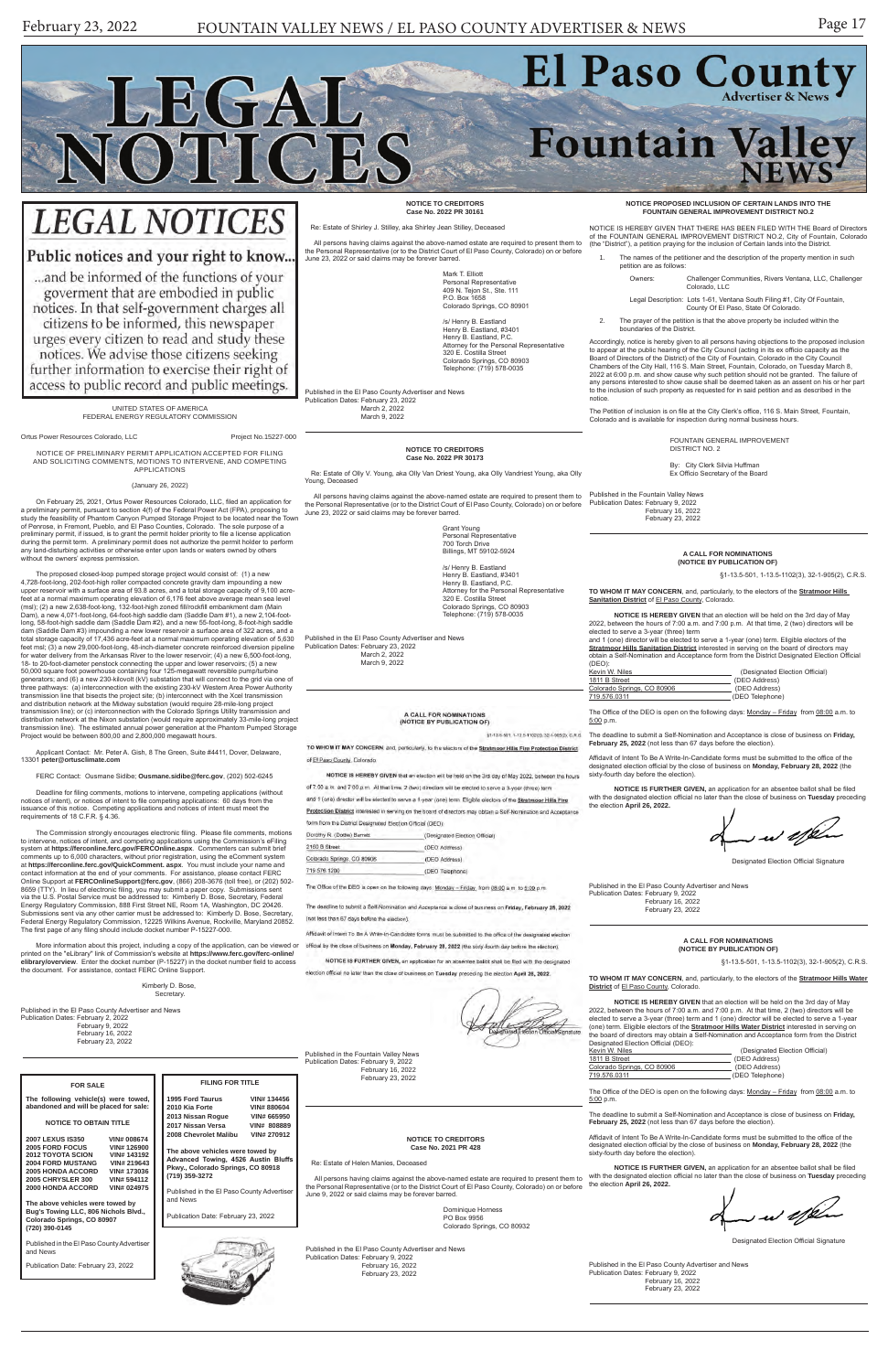## Page 18 FOUNTAIN VALLEY NEWS / EL PASO COUNTY ADVERTISER & NEWS February 23, 2022

#### **COMBINED NOTICE - PUBLICATION CRS §38-38-103 FORECLOSURE SALE NO. EPC202100119**

To Whom It May Concern: This Notice is given with regard to the following described Deed of Trust:

On November 23, 2021, the undersigned Public Trustee caused the Notice of Election and Demand relating to the Deed of Trust described below to be recorded in the County of El Paso records.

| Original Grantor(s)<br>BRIAN S. LOSEE and LORI J. LOSEE<br>Original Beneficiary(ies)<br>CITIFINANCIAL CORPORATION<br>Current Holder of Evidence of Debt<br>Ajax Mortgage Loan Trust 2021-C, Mortgage-Backed Securities Series 2021-C, by U.S. Bank<br>National Association, as Indenture Trustee<br>Date of Deed of Trust<br>November 15, 2005<br>County of Recording<br>El Paso<br>Recording Date of Deed of Trust<br>November 21, 2005<br>Recording Information (Reception No. and/or Book/Page No.)<br>205186359<br>Original Principal Amount<br>\$103,650.81<br><b>Outstanding Principal Balance</b><br>\$110.903.29 |
|--------------------------------------------------------------------------------------------------------------------------------------------------------------------------------------------------------------------------------------------------------------------------------------------------------------------------------------------------------------------------------------------------------------------------------------------------------------------------------------------------------------------------------------------------------------------------------------------------------------------------|
| Durationt to CDC 820 20 101(1)(i) you are bereful potified that the covenante of the deed of                                                                                                                                                                                                                                                                                                                                                                                                                                                                                                                             |

Pursuant to CRS §38-38-101(4)(i), you are hereby notified that the covenants of the deed of trust have been violated as follows: Failure to pay principal and interest when due together with all other payments provided for in the evidence of debt secured by the deed of trust and other violations thereof.

First Publication 1/26/2022 Last Publication 2/23/2022<br>Name of Publication El Paso C El Paso County Advertiser and News

#### **THE LIEN FORECLOSED MAY NOT BE A FIRST LIEN.**

**See Exhibit A attached hereto and incorporated herein by reference EPC202100119**

#### **EXHIBIT A**

ALL THE REAL PROPERTY, TOGETHER WITH IMPROVEMENTS; IF ANY,<br>SITUATE, LYING AND BEING IN THE COUNTY OF EL PASO AND STATE OF COLORADO, DESCRIBED AS FOLLOWS: A TRACT OF LAND IN SECTION 16, TOWNSHIP 13 SOUTH, RANGE 64 WEST OF THE 6TH P.M., EL PASO COUNTY, COLORADO, DESCRIBED AS FOLLOWS: COMMENCING AT THE NORTHEAST CORNER OF SAID SECTION 16; THENCE NORTH 89 DEGREES 55 MINUTES 33 SECONDS WEST ALONG THE NORTH LINE OF<br>SAID SECTION 16, 30.00 FEET; THENCE SOUTH 0 DEGREES 49<br>MINUTES 34 SECONDS WEST ALONG A LINE PARALLEL TO AND 30.00<br>FEET WEST OF THE EAST LINE OF SAID SECTION 16, A DESCRIBED; THENCE NORTH 90 DEGREES 00 MINUTES 00 SECONDS<br>WEST, 1003.80 FEET; THENCE SOUTH 0 DEGREES 49 MINUTES 34 SECONDS WEST 217.00 FEET; THENCE NORTH 90 DEGREES 00 MINUTES 00 SECONDS EAST 1003.80 FEET; THENCE NORTH 0<br>DEGREES 49 MINUTES 34 SECONDS EAST, 217.00 FEET TO THE POINT OF BEGINNING, EL PASO COUNTY, COLORADO.

BEING THE SAME PROPERTY CONVEYED BY FEE SIMPLE DEED FROM WILLIAM ALLEN and SHANNON ALLEN TO BRIAN SLOSEE<br>LORI J LOSEE, DATED 01/30/1996 RECORDED ON 01/31/1996 IN and DOCUMENT NO 96012433, IN EL PASO COUNTY RECORDS. STATE OF CO.

**Also known by street and number as: 5740 N. Curtis Road, Peyton, CO 80831.**

**THE PROPERTY DESCRIBED HEREIN IS ALL OF THE PROPERTY CURRENTLY EN-CUMBERED BY THE LIEN OF THE DEED OF TRUST.**

A public hearing on said Service Plan Amendment and Modification and related documents will<br>be held by the Fountain City Council, on March 15ª 2022 at 6:00 p.m. or as soon thereafter as the Council may hear such matter at City of Fountain City Hall, 116 S. Main Street, Fountain, Colorado or at such other place as may be designated by said City Council.

THEREFORE, Notice Is Hereby Given that I will at public auction, at 10:00 on Wednesday, 03/23/2022, at the El Paso County Citizens Service Center, 1675 Garden of the Gods Rd. Ste 1020, Colorado Springs, CO 80907, sell to the highest and best bidder for cash, the said real property and all interest of the said Grantor(s), Grantor(s)' heirs and assigns therein, for the purpose of paying the indebtedness provided in said Evidence of Debt secured by the Deed of Trust, plus attorneys' fees, the expenses of sale and other items allowed by law, and will issue to the purchaser a Certificate of Purchase, all as provided by law.

#### **IF THE SALE DATE IS CONTINUED TO A LATER DATE, THE DEADLINE TO FILE A NOTICE OF INTENT TO CURE BY THOSE PARTIES ENTITLED TO CURE MAY ALSO BE EXTENDED;**

#### DATE: 11/23/2021

Copies of the bidding documents may be obtained by either electronic documents on-line, or a hard copy from the **OWNER** may be obtained at 8495 Fontaine Blvd, Colorado Springs, CO 80925, (719) 390-7111 during normal working hours on and after 2:00 P.M., Wednesday,<br>February 16, 2022. Electronic documents are available through the Rocky Mountain<br>E-Purchasing System, e-bid # 0000280083. Only firms methods will be placed on the Plan holder's List. All engineering questions shall be directed to Mario DiPasquale with JDS-Hydro Consultants, a Division of RESPEC at (719) 227-0072 or mdipasquale@jdshydro.com. Last day for submission of questions shall be March 18th, 2022

A <u>mandatory</u> pre-bid meeting will be held at 10 am, March 3rd, 2022 at the District Office at<br>8495 Fontaine Blvd, Colorado Springs, CO 80925.

Mark Lowderman, Public Trustee in and for the County of El Paso, State of Colorado By: /s/ Mark Lowderman, Treasurer and Public Trustee The name, address, business telephone number and bar registration number of the attorney(s) representing the legal holder of the indebtedness is: Deanne R. Stodden #33214 Messner Reeves LLP 1430 Wynkoop Street, Suite 300, Denver, CO 80202 (303) 623-1800 Attorney File # 9629.0042/217 **The Attorney above is acting as a debt collector and is attempting to collect a debt. Any information provided may be used for that purpose.** ©Public Trustees' Association of Colorado Revised 1/2015

#### **CITY OF FOUNTAIN, STATE OF COLORADO PUBLIC NOTICE**

#### **PROPOSED AMENDED SERVICE PLAN VENTANA METROPOLITAN DISTRICT**

#### **HEARING ON AMENDED SERVICE PLAN**

Notice is hereby given that that an Amended and Restated Service Plan and related documents have been filed with the City of Fountain for the Ventana Metropolitan District.

> A description of the work to be performed generally includes construction of a ~2,500 sq<br>tt CMU block building with concrete foundation, potable water booster pump system and<br>bathroom. The pumping system includes (3) three erosion control, landscaping, and all incidental work required to complete the project as specified in the drawings and specifications.

No Bids may be withdrawn within a period of sixty (60) days after the date Bids are opened. The **OWNER** reserves the right to reject any and all bids or to accept that Bid or combination<br>of Bids, if any, which, in its sole and absolute judgment will under all circumstances best<br>serve the **OWNER's** interest. No Bi who is a defaulter as to surety or otherwise, or is deemed incompetent, irresponsible or<br>unreliable by the **OWNER.** A Bid Bond of 5 % of the Bid will be required.

#### This meeting may be continued.

The purpose of the hearing shall be to consider the Amended and Restated Service Plan and to form a basis for adopting a Resolution approving, conditionally approving, or disapproving<br>the Amended Service Plan. As stated in the Amended and Restated Service Plan, the<br>Maximum Debt Mill Levy remains forty (40) mi Operations and Mill Levy remains ten (10) mills (resulting in a maximum aggregate mill levy of fifty (50) mills subject to the Mill Levy Adjustment), and the Maximum Debt Authorization remains \$15,000,000.

The proposed district boundaries are generally described as follows:

150.9 acres located at Hidden Prairie Parkway and Old Pueblo Road in Fountain, Colorado.

The Amended Service Plan and related documents, including a description of the property within the proposed district are available for public inspection at the City of Fountain City Hall.

> The current holder of the Evidence of Debt secured by the Deed of Trust, described herein,<br>has filed Notice of Election and Demand for sale as provided by law and in said Deed of Trust.

THEREFORE, Notice Is Hereby Given that I will at public auction, at 10:00 on Wednesday, 03/23/2022, at the El Paso County Citizens Service Center, 1675 Garden of the Gods Rd. Ste 1020, Colorado Springs, CO 80907, sell to the highest and best bidder for cash, the said real property and all interest of the said Grantor(s), Grantor(s)' heirs and assigns therein, for the purpose of paying the indebtedness provided in said Evidence of Debt secured by the Deed of Trust, plus attorneys' fees, the expenses of sale and other items allowed by law, and will issue to the purchaser a Certificate of Purchase, all as provided by law.

ATTORNEYS FOR THE DISTRICT Susemihl, McDermott & Downie, P.C. Peter M. Susemihl 660 Southpointe Suite 210 Colorado Springs, CO 80906 719-579-6500

Published in the El Paso County Advertiser and News Publication Dates: February 16, 2022 February 23, 2022

## **SECTION 00020 INVITATION TO BID**

Owner and address of Owner: Widefield Water and Sanitation District 8495 Fontaine Blvd. Colorado Springs, CO 80925

Sealed bid will be received by **OWNER** at **8495 Fontaine Blvd, Colorado Springs, CO** until 2:00 PM MDST on **March 23, 2022**. Any bids received after this time will not be accepted and will be returned unopened.

At said place and time, and promptly thereafter, all Bids that have been duly received will be publicly opened and read aloud. All interested parties are invited to attend. The **OWNER**  reserves the right to reject any and all Bids and to waive irregularities or informalities in any bid.

Original Grantor(s) Brandon Lee Smith and Jessica Woelfel Original Beneficiary(ies) Pueblo Loan Company Current Holder of Evidence of Debt Pueblo Loan Company Date of Deed of Trust August 01, 2015 County of Recording El Paso Recording Date of Deed of Trust May 19, 2017 Recording Information (Reception No. and/ or Book/Page No.) 217058138 Original Principal Amount \$75,000.00 Outstanding Principal Balance \$68,329.85

secured by the Deed of Trust, described herein, has filed Notice of Election and Demand for sale as provided by law and in said Deed of Trust.

First Publication 2/9/2022<br>Last Publication 3/9/2022 Last Publication 3/9/2022<br>Name of Publication El Paso County Name of Publication Advertiser and News

Basis of award will be the lowest responsive and responsible Bid as determined by **OWNER.**

Widefield Water and Sanitation District

/s/ Lucas Hale, District Manager

THEREFORE, Notice Is Hereby Given that I will at public auction, at 10:00 on Wednesday, 04/06/2022, at the El Paso County Citizens Service Center, 1675 Garden of the Gods Rd. Ste 1020, Colorado Springs, CO 80907, sell to the highest and best bidder for cash, the said real property and all interest of the said Grantor(s), Grantor(s)' heirs and assigns therein, for the purpose of paying the indebtedness provided in said Evidence of Debt secured by the Deed of Trust, plus attorneys' fees, the expenses of sale and other items allowed by law, and will issue to the purchaser a Certificate of Purchase, all as provided by law. First Publication 2/9/2022<br>Last Publication 3/9/2022 Last Publication 3/9/2022<br>Name of Publication El Paso County

> Published in the El Paso County Advertiser and News Publication Dates: February 16, 2022 February 23, 2022

# **used for that purpose.**<br>©Public Trustees' Association of Colorado<br>Revised 1/2015

## Follow 'Fountain Valley News' on Facebook or visit www.epcan.com.

#### **COMBINED NOTICE - PUBLICATION CRS §38-38-103 FORECLOSURE SALE NO. EPC202100118**

To Whom It May Concern: This Notice is given with regard to the following described Deed of Trust:

Name of Publication Advertiser and News

On November 22, 2021, the undersigned Public Trustee caused the Notice of Election and Demand relating to the Deed of Trust described below to be recorded in the County of El Paso records. Original Grantor(s) CHARLES HATFIELD Original Beneficiary(ies) Mortgage Electronic Registration Systems, inc. as nominee for FIRST GUARANTY MORT-GAGE CORPORATION DBA GOODMORTGAGE.COM Current Holder of Evidence of Debt RUSHMORE LOAN MANAGEMENT SERVICES LLC Date of Deed of Trust December 13, 2019 County of Recording El Paso Recording Date of Deed of Trust December 17, 2019 Recording Information (Reception No. and/or Book/Page No.) 219159900 Original Principal Amount \$286,800.00

Outstanding Principal Balance \$284,626.62

Pursuant to CRS §38-38-101(4)(i), you are hereby notified that the covenants of the deed of trust have been violated as follows: Failure to pay principal and interest when due together with all other payments provided for in the evidence of debt secured by the deed of trust and other violations thereof.

**THE LIEN FORECLOSED MAY NOT BE A FIRST LIEN.**

**PLEASE SEE ATTACHED LEGAL DESCRIPTION**

FPC202100118

### **LEGAL DESCRIPTION**

ALL THAT CERTAIN TRACT AND/OR PARCEL OF GROUND LYING IN THE NORTHWEST % OF ALL THAT CERTAIN TRACT ANNOUNCEMENT OF GROOMD LING IN THE NORTHAL MERIDIAN, EL PASO<br>COUNTY, COLORADO AND MORE PARTICULARLY DESCRIBED BY METES AND BOUNDS AS FOLLOWS, TO-WIT:

BEGINNING AT THE NORTHWEST CORNER OF THE HEREIN DESCRIBED TRACT, A POINT IN THE ROAD CENTER LINE. WHICH IS ALSO THE NORTHWEST CORNER OF SECTION 14. TOWNSHIP 13 SOUTH, RANGE 61 WEST; THENCE LEAVING SAID CENTERLINE NORTH 88<br>DEGREES 06 MINUTES 11 SECONDS EAST, 2628.47 FEET; THENCE SOUTH 00 DEGREES 24<br>MINUTES 48 SECONDS EAST, 638.00 FEET; THENCE SOUTH 88 DEGREES 06 MINUTE SECONDS WEST, 2628.34 FEET TO THE SAID ROAD CENTERLINE; THENCE ALONG SAID CENTERLINE NORTH 00 DEGREES 25 MINUTES 30 SECONDS WEST, 638.00 FEET TO THE POINT OF BEGINNING PREVIOUSLY DESCRIBED,

 $\it SUBJECT$  TO HOWEVER, A PERMANENT EASEMENT FOR INGRESS AND EGRESS 30.00 FEET EASTERLY OF AND PERPENDICULAR AND PARALLEL TO THE ABOVE DESCRIBED CENTERLINE, COUNTY OF EL PASO, STATE OF COLORADO.

**6475 MULBERRY ROAD, CALHAN, CO 80808.** 

**THE PROPERTY DESCRIBED HEREIN IS ALL OF THE PROPERTY CURRENTLY EN-CUMBERED BY THE LIEN OF THE DEED OF TRUST.**

#### **NOTICE OF SALE**

| <b>First Publication</b> | 1/26/2022                          |
|--------------------------|------------------------------------|
| Last Publication         | 2/23/2022                          |
| Name of Publication      | El Paso County Advertiser and News |

#### **IF THE SALE DATE IS CONTINUED TO A LATER DATE, THE DEADLINE TO FILE A NOTICE OF INTENT TO CURE BY THOSE PARTIES ENTITLED TO CURE MAY ALSO BE EXTENDED;**

#### DATE: 11/22/2021

Mark Lowderman, Public Trustee in and for the County of El Paso, State of Colorado By: /s/ Mark Lowderman, Treasurer and Public Trustee

The name, address, business telephone number and bar registration number of the attorney(s) representing the legal holder of the indebtedness is: Anna Johnston #51978

Barrett Frappier & Weisserman, LLP 1391 Speer Boulevard, Suite 700, Denver, CO 80204 (303) 350-3711

Attorney File # 00000009305194

**The Attorney above is acting as a debt collector and is attempting to collect a debt. Any information provided may be used for that purpose.** ©Public Trustees' Association of Colorado Revised 1/2015



When you support your local newspaper, you support your community.



wspapers is a national association supporting journalism and<br>healthy newspapers in our local communities.

Find out more at www.newspapers.org

### **COMBINED NOTICE - PUBLICATION CRS §38-38-103 FORECLOSURE SALE NO. EPC202100128**

To Whom It May Concern: This Notice is given with regard to the following described Deed of Trust:

On December 8, 2021, the undersigned Public Trustee caused the Notice of Election and Demand relating to the Deed of Trust described below to be recorded in the County of El Paso records.

Pursuant to CRS §38-38-101(4)(i), you are hereby notified that the covenants of the deed of trust have been violated as follows: Failure to pay principal and interest when due together with all other payments provided for in the evidence of debt secured by the deed of trust and other violations thereof.

#### **THE LIEN FORECLOSED MAY NOT BE A FIRST LIEN.**

**Lot 37 Indian Village Fil No 3 Also known by street and number as: 6820 Lakota Point, Fountain, CO 80817-7003.**

**THE PROPERTY DESCRIBED HEREIN IS ALL OF THE PROPERTY CURRENTLY ENCUMBERED BY THE LIEN OF THE DEED OF TRUST.**

#### **NOTICE OF SALE** The current holder of the Evidence of Debt

THEREFORE, Notice Is Hereby Given that I will at public auction, at 10:00 on Wednesday, 04/06/2022, at the El Paso County Citizens Service Center, 1675 Garden of the Gods Rd. Ste 1020, Colorado Springs, CO 80907, sell to the highest and best bidder for cash, the said real property and all interest of the said Grantor(s), Grantor(s)' heirs and assigns therein, for the purpose of paying the indebtedness provided in said Evidence of Debt secured by the Deed of Trust, plus attorneys' fees, the expenses of sale and other items allowed by law, and will issue to the purchaser a Certificate of Purchase, all as provided by law.

**IF THE SALE DATE IS CONTINUED TO A LATER DATE, THE DEADLINE TO FILE A NOTICE OF INTENT TO CURE BY THOSE PARTIES ENTITLED TO CURE MAY ALSO BE EXTENDED;**

DATE: 12/08/2021

Mark Lowderman, Public Trustee in and for the County of El Paso, State of Colorado By: /s/ Mark Lowderman, Treasurer and Public Trustee

The name, address, business telephone number and bar registration number of the attorney(s) representing the legal holder of the indebtedness is: Douglas J Kwitek #23268

BUXMAN KWITEK, P.C. 601 N Main Street, Suite 200, Pueblo, CO 81003 (719) 544-5081 Attorney File # Smith/Woelfel

**The Attorney above is acting as a debt collector and is attempting to collect a debt. Any information provided may be** 

**used for that purpose.** ©Public Trustees' Association of Colorado Revised 1/2015

The current holder of the Evidence of Debt secured by the Deed of Trust, des has filed Notice of Election and Demand for sale as provided by law and in said Deed of **Trust** 

**COMBINED NOTICE - PUBLICATION CRS §38-38-103 FORECLOSURE SALE NO. EPC202100123**

To Whom It May Concern: This Notice is given with regard to the following described Deed of Trust:

On December 2, 2021, the undersigned Public Trustee caused the Notice of Election and Demand relating to the Deed of Trust described below to be recorded in the County of El Paso records.

Original Grantor(s) Bruce Crocker and Janet Crocker Original Beneficiary(ies) Pueblo Loan Co. Current Holder of Evidence of Debt Pueblo Loan Co. Date of Deed of Trust July 02, 2005 County of Recording El Paso Recording Date of Deed of Trust August 01, 2005 Recording Information (Reception No. and/ or Book/Page No.) 205117079 Original Principal Amount \$60,000.00 Outstanding Principal Balance \$59,241.57

Pursuant to CRS §38-38-101(4)(i), you are hereby notified that the covenants of the deed of trust have been violated as follows: Failure to pay principal and interest when due together with all other payments provided for in the evidence of debt secured by the deed of trust and other violations thereof.

**THE LIEN FORECLOSED MAY NOT BE A FIRST LIEN.**

**Lot 36 lndian Village Filing #3 Plus a 1980 14x70 mobile home Also known by street and number as:** 

**6910 Lakota Point, Pueblo, CO 81008. THE PROPERTY DESCRIBED HEREIN** 

**IS ALL OF THE PROPERTY CURRENTLY ENCUMBERED BY THE LIEN OF THE DEED OF TRUST.**

**NOTICE OF SALE** The current holder of the Evidence of Debt secured by the Deed of Trust, described herein, has filed Notice of Election and Demand for sale as provided by law and in

**IF THE SALE DATE IS CONTINUED TO A LATER DATE, THE DEADLINE TO FILE A NOTICE OF INTENT TO CURE BY THOSE PARTIES ENTITLED TO CURE MAY ALSO** 

**BE EXTENDED;** DATE: 12/02/2021

Mark Lowderman, Public Trustee in and for the County of El Paso, State of Colorado By: /s/ Mark Lowderman, Treasurer and

Public Trustee

The name, address, business telephone number and bar registration number of the attorney(s) representing the legal holder of the indebtedness is:

Douglas J Kwitek #23268

BUXMAN KWITEK, P.C. 601 N Main Street, Suite 200, Pueblo, CO 81003 (719)

544-5081 Attorney File # Crocker

**The Attorney above is acting as a debt collector and is attempting to collect a debt. Any information provided may be** 

said Deed of Trust.